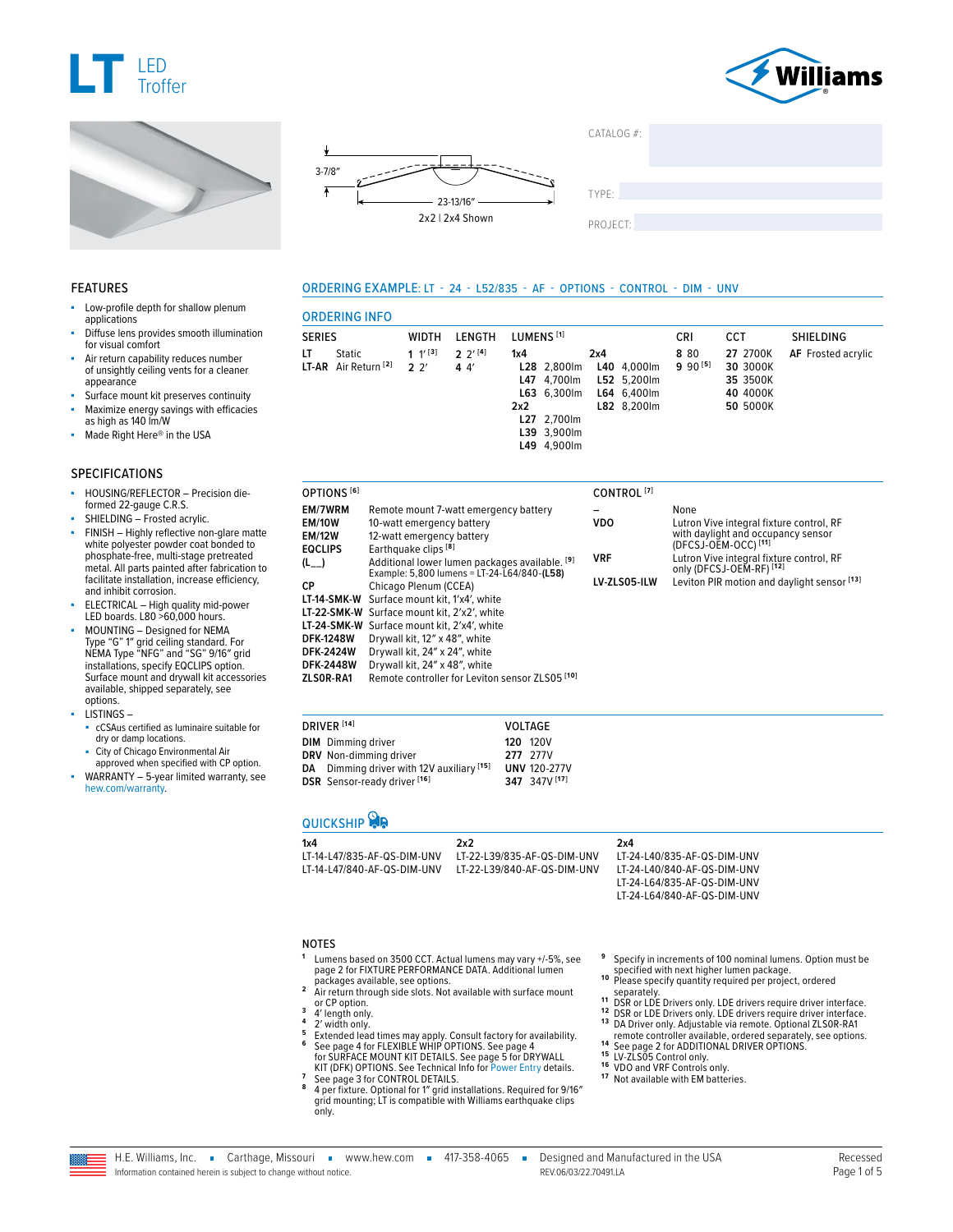

#### <span id="page-1-0"></span>FIXTURE PERFORMANCE DATA

|                         | <b>LED PACKAGE</b> | <b>DELIVERED LUMENS</b> | <b>WATTAGE</b> | EFFICACY (Im/W) |
|-------------------------|--------------------|-------------------------|----------------|-----------------|
|                         | L <sub>28</sub>    | 2814                    | 21.4           | 131.6           |
| $\overline{\mathbf{x}}$ | L47                | 4677                    | 33.7           | 138.7           |
|                         | L63                | 6261                    | 48.5           | 129.1           |
|                         | L27                | 2722                    | 21.3           | 127.8           |
| 2x2                     | L39                | 3934                    | 33.1           | 118.7           |
|                         | L49                | 4869                    | 38.1           | 127.7           |
|                         | L40                | 3972                    | 32.0           | 124.1           |
| 2x4                     | L52                | 5202                    | 37.2           | 140.0           |
|                         | L64                | 6396                    | 48.5           | 131.9           |
|                         | L82                | 8214                    | 64.3           | 127.7           |

|        | <b>COLOR TEMPERATURE</b> |                          |  |
|--------|--------------------------|--------------------------|--|
|        | <b>CCT</b>               | <b>CONVERSION FACTOR</b> |  |
|        | 2700K                    | 0.97                     |  |
|        | 3000K                    | 0.99                     |  |
| 80 CRI | 3500K                    | 1.00                     |  |
|        | 4000K                    | 1.03                     |  |
|        | 5000K                    | 1.06                     |  |
|        |                          |                          |  |
|        | 2700K                    | 0.80                     |  |
|        | 3000K                    | 0.82                     |  |
| 90 CRI | 3500K                    | 0.83                     |  |
|        | 4000K                    | 0.86                     |  |
|        | 5000K                    | 0.89                     |  |

MULTIPLIER TABLE

- Photometrics tested in accordance with IESNA LM-79.<br>• Results shown are based on 25°C ambient temperature.<br>• Wattage shown is based on 120V input.<br>• Results based on 3500K, 80 CRI, actual lumens may<br>• vary +/-5%<br>• Use mu
- 
- 

#### PHOTOMETRY

**LT-24-L52/835-AF-DIM-UNV** Total Luminare Output: 5202 lumens; 37 Watts | Efficacy: 141 lm/W | 82 CRI; 3043 K CCT



|                          | <b>VERTICAL</b> | <b>HORIZONTAL ANGLE</b> |      |            | <b>ZONAL</b>  |
|--------------------------|-----------------|-------------------------|------|------------|---------------|
|                          | <b>ANGLE</b>    | 0°                      | 45°  | $90^\circ$ | <b>LUMENS</b> |
|                          | 0               | 1851                    | 1851 | 1851       |               |
|                          | 5               | 1843                    | 1844 | 1846       | 175           |
|                          | 15              | 1745                    | 1761 | 1779       | 499           |
|                          | 25              | 1544                    | 1589 | 1636       | 730           |
|                          | 35              | 1276                    | 1359 | 1440       | 848           |
|                          | 45              | 1055                    | 1193 | 1315       | 902           |
| CANDLEPOWER DISTRIBUTION | 55              | 741                     | 902  | 1044       | 802           |
|                          | 65              | 480                     | 667  | 817        | 647           |
|                          | 75              | 241                     | 429  | 544        | 438           |
|                          | 85              | 70                      | 174  | 159        | 161           |
|                          | 90              | 0                       |      | 0          |               |

| LUMEN SUMMARY | <b>ZONE</b> | <b>LUMENS</b> | % FIXTURE |
|---------------|-------------|---------------|-----------|
|               | $0 - 30$    | 1404          | 27        |
|               | $0 - 40$    | 2252          | 43        |
|               | $0 - 60$    | 3955          | 76        |
|               | $0 - 90$    | 5202          | 100       |
|               | $0 - 180$   | 5202          | 100       |

## <span id="page-1-1"></span>ADDITIONAL DRIVER OPTIONS

| Note: Lumen restrictions apply, consult product builder at hew.com/product-builder. |                                                                                         |  |
|-------------------------------------------------------------------------------------|-----------------------------------------------------------------------------------------|--|
| <b>CATALOG NUMBER</b>                                                               | <b>DESCRIPTION</b>                                                                      |  |
| <b>DRV</b>                                                                          | Driver prewired for non-dimming applications                                            |  |
| DIM                                                                                 | Dimming driver prewired for 0-10V low voltage applications                              |  |
| DIM <sub>1</sub>                                                                    | 1% dimming driver prewired for 0-10V low voltage applications                           |  |
| <b>DIM LINE</b>                                                                     | Line voltage dimming driver (TRIAC and ELV compatible, 120V only)                       |  |
| <b>DIM TRC</b>                                                                      | Line voltage dimming driver (TRIAC compatible, 120V only)                               |  |
| DA                                                                                  | Dimming driver with 12V auxiliary                                                       |  |
| <b>DSR</b>                                                                          | Sensor-ready driver                                                                     |  |
| SD40                                                                                | 40% step-dimming driver                                                                 |  |
| <b>SD50</b>                                                                         | 50% step-dimming driver                                                                 |  |
| DALI                                                                                | DALI dimming driver                                                                     |  |
| LTE LINE                                                                            | Lutron Hi-lume 1% 2-wire dimming driver forward phase line voltage controls (120V only) |  |
| LDE1                                                                                | Lutron Hi-lume 1% EcoSystem dimming LED driver                                          |  |
| <b>ELDO SOLOB</b>                                                                   | EldoLED Solodrive, 0.1% dimming driver for 0-10V controls                               |  |
| ELDO SOLOB DALI                                                                     | EldoLED Solodrive, 0.1% dimming driver for DALI controls                                |  |
| ELDO ECO1                                                                           | EldoLED Ecodrive, 1% dimming driver for 0-10V controls                                  |  |
| ELDO ECO1 DALI                                                                      | EldoLED Ecodrive, 1% dimming driver for DALI controls                                   |  |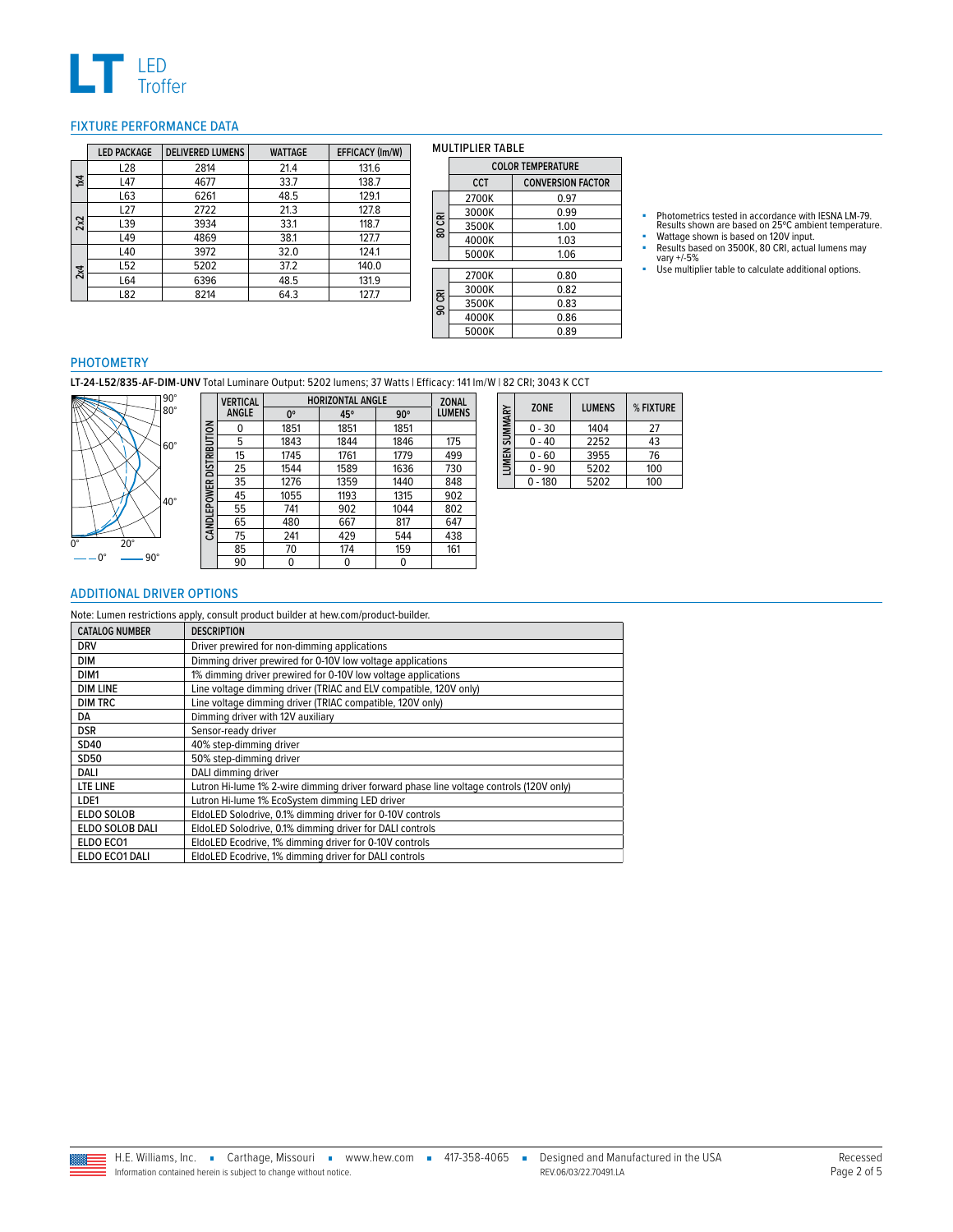

## <span id="page-2-0"></span>CONTROL DETAILS



## VDO

| <b>SPECIFICATIONS</b>    |                             |
|--------------------------|-----------------------------|
| TYPF                     | PIR Motion + Daylight       |
| <b>MOUNTING HEIGHT</b>   | $8' - 12'$                  |
| DETECTION ANGLE          | 360°                        |
| <b>TEMPERATURE RANGE</b> | $0^\circ$ to 55 $^\circ$ C. |
| <b>RELATIVE HUMIDITY</b> | 0 to 90%, non-condensing    |
| <b>COMMISSIONING</b>     | App (iOS or Android)        |
| <b>MANUFACTURER</b>      | Lutron                      |

#### SENSOR COVERAGE PATTERNS



6′

3′ 0′ 3′ 6′

MOTION SENSOR COVERAGE

| <b>CEILING HEIGHT</b> | <b>COVERAGE AREA (SQ FT)</b> |
|-----------------------|------------------------------|
|                       | 114                          |
| ٩                     | 144                          |
| 10'                   | 178                          |
|                       | 256                          |

## VIVE CONTROL OPTIONS

| <b>CATALOG NUMBER</b> | <b>DESCRIPTION</b>                                                                                                                                                                     |
|-----------------------|----------------------------------------------------------------------------------------------------------------------------------------------------------------------------------------|
| VDO.                  | Lutron Vive integral fixture control, RF with daylight and occupancy sensor (DFCSJ-OEM-OCC), for use with sensor-ready driver                                                          |
| <b>VRF</b>            | Lutron Vive integral fixture control, RF only (DFCSJ-OEM-RF), for use with sensor-ready driver                                                                                         |
| <b>VDO/DBI</b>        | Lutron Vive integral fixture control, RF with daylight and occupancy sensor (DFCSJ-OEM-OCC)<br>and digital link interface, for use with Lutron Hi-lume 1% EcoSystem dimming LED driver |
| <b>VRF/DBI</b>        | Lutron Vive integral fixture control, RF only (DFCSJ-OEM-RF) and digital link interface, for use with Lutron Hi-lume 1% EcoSystem dimming LED driver                                   |

## LV-ZLS05-ILW

| <b>SPECIFICATIONS</b>    |                                                |
|--------------------------|------------------------------------------------|
| <b>TYPF</b>              | PIR Motion + Daylight                          |
| <b>MOUNTING HEIGHT</b>   | $8' - 10'$                                     |
| DETECTION ANGLE          | $120^\circ$                                    |
| <b>TEMPERATURE RANGE</b> | $-20^\circ$ to $70^\circ$ C.                   |
| <b>COMMISSIONING</b>     | DIP switches or optional remote:<br>71 SOR-RA1 |
| <b>MANUFACTURFR</b>      | I eviton                                       |

# SENSOR COVERAGE PATTERNS



## CROSS SECTIONS

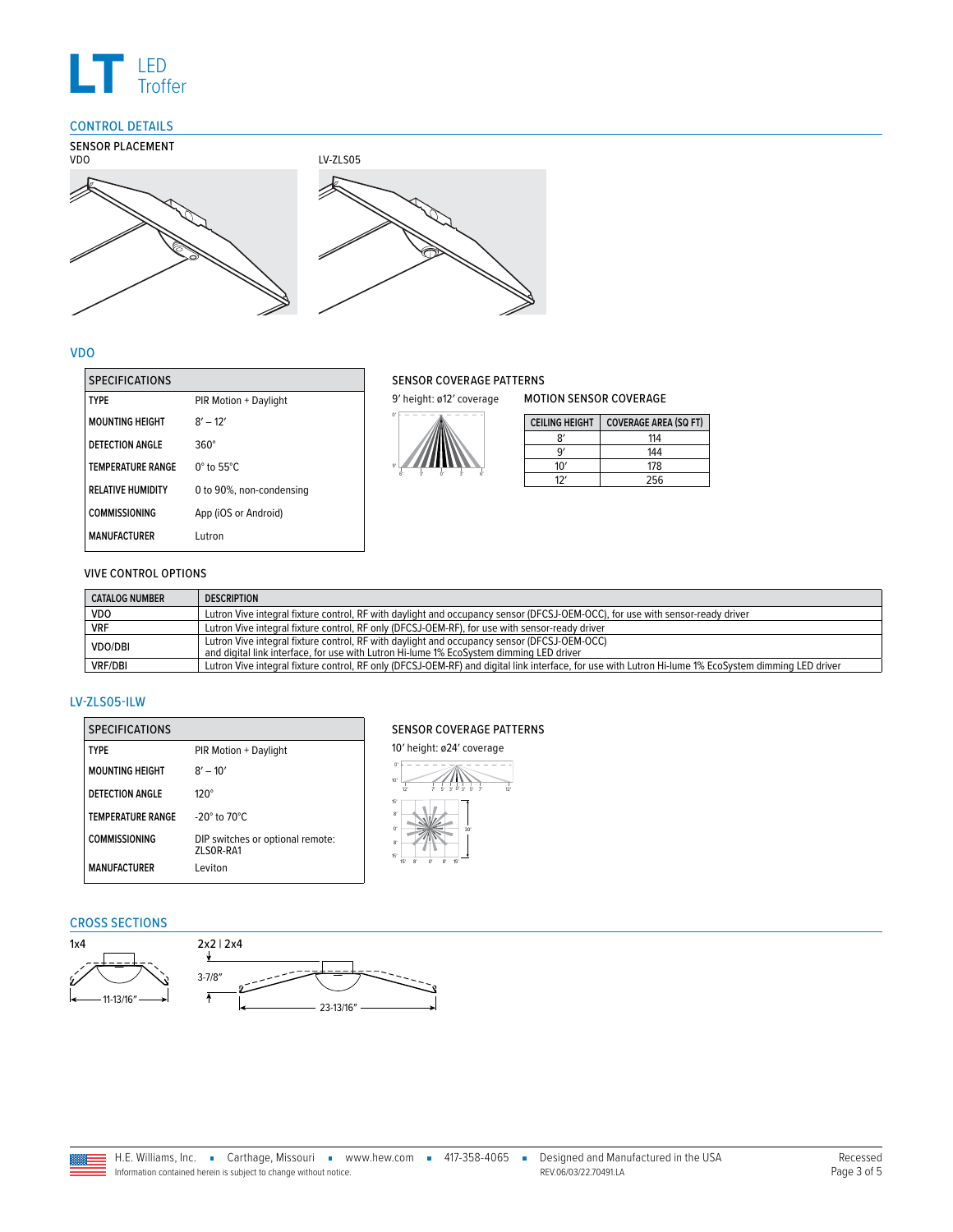

#### FIXTURE DETAILS



#### <span id="page-3-1"></span>SURFACE MOUNT KIT DETAILS





#### <span id="page-3-0"></span>FLEXIBLE WHIP OPTIONS

All Williams recessed troffers are available with a flexible metallic wiring harness, factory-attached and hard-wired to the luminaire. See ordering information table.

Straight connectors are a snap-in type. Consult factory for wiring harness utilizing connectors secured by lock nuts, optional flex size, lengths, and other wire sizes or circuitry. Three-wire flex utilizes black, white, and green wire. Four-wire flex utilizes black, white, red, and green wire. Adding an emergency option requires an additional wire.

Williams fixtures are UL listed to provide factory-installation of several manufacturers' modular wiring devices. Consult factory for availability and ordering information.

| <b>DESIGNATION</b> | <b>DESCRIPTION</b>                                                    | <b>DRIVER</b> |  |
|--------------------|-----------------------------------------------------------------------|---------------|--|
| F338               | 6' of 3/8" flex, (3) No. 18 AWG wires<br>with (2) straight connectors | DRV, LTE LINE |  |
| F348               | 6' of 3/8" flex, (4) No. 18 AWG wires<br>with (2) straight connectors | SD40          |  |
| F334               | 6' of 3/8" flex, (3) No. 14 AWG wires<br>with (2) straight connectors | DRV, LTE LINE |  |
| F344               | 6' of 3/8" flex, (4) No. 14 AWG wires<br>with (2) straight connectors | SD40          |  |
| F358               | 6' of 3/8" flex, (5) #18 AWG wires<br>with (2) straight connectors    | DIM, DALI     |  |